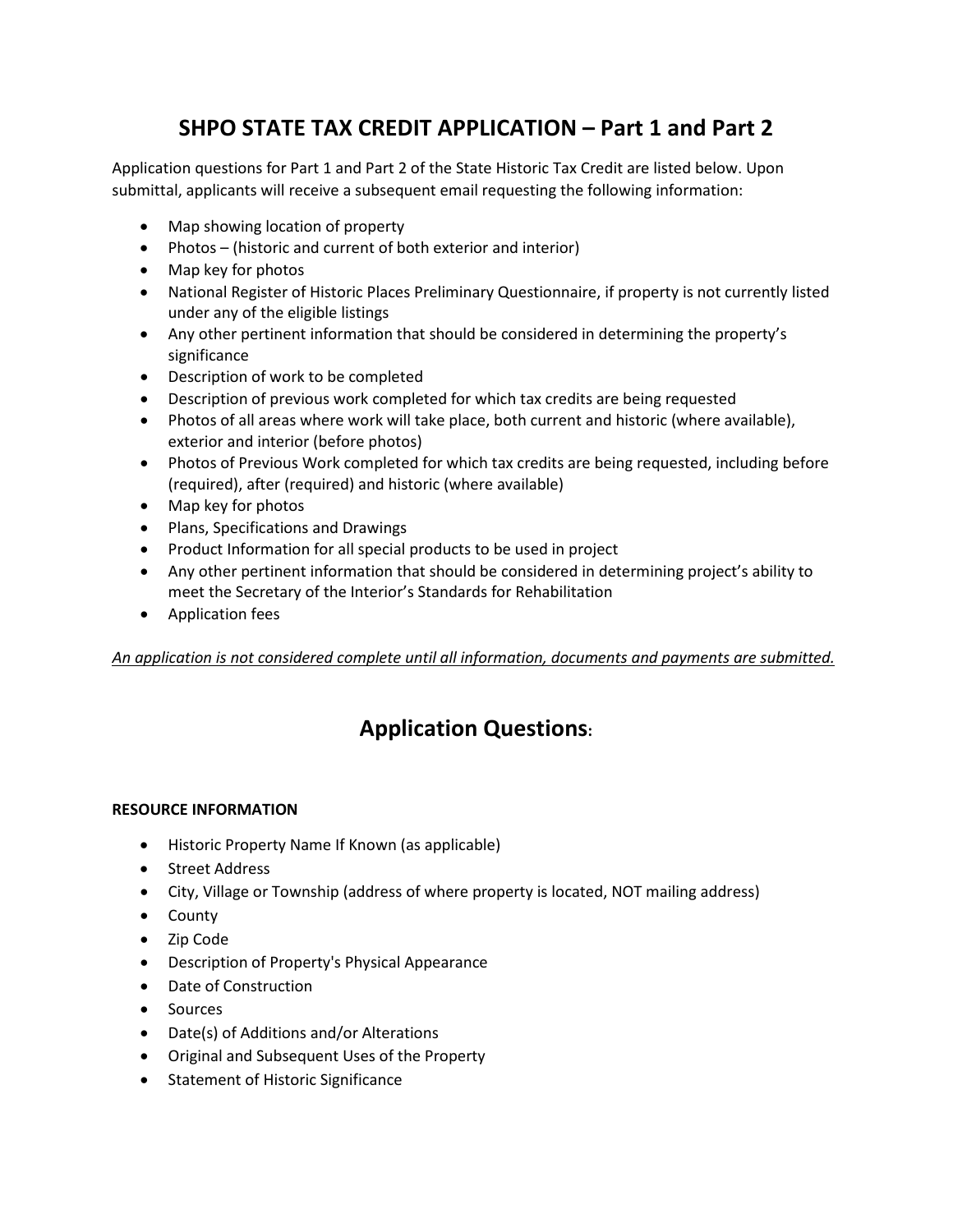#### **NATURE OF REQUEST**

Certification that the Resource (check only one)

- Is listed individually or contributes to a historic district listed in the National Register of Historic Places.
- Is listed individually or contributes to a historic district listed in the State Register of Historic Sites.
- Contributes to a 1970 PA 169, MCL 399.201 to 399.215 local historic district.
- Name of Historic District or Listed Property
- Name of Local Unit of Government

## **APPLICANT INFORMATION**

- Applicant First Name
- Applicant Last Name
- For Co-Owner or for Married Owners: First Name (as applicable)
- For Co-Owners or for Married Owners: Last Name (as applicable)
- Organization Name
- Mailing Address
- City
- State
- Zip Code
- Phone Number
- Email Address
- Social Security Number(s) or Tax Payer ID number(s)
- For additional Owner: Social Security Number(s) or Tax Payer ID number(s) as applicable

## **PROJECT CONTACT (IF DIFFERENT FROM APPLICANT)**

- Project Contact First Name
- Project Contact Last Name
- Project Contact Organization Name
- Street Address
- City
- State
- Zip Code
- Phone Number
- Email

#### **APPLICATION CERTIFICATION**

You must be able to answer "yes" to the question below to submit your application.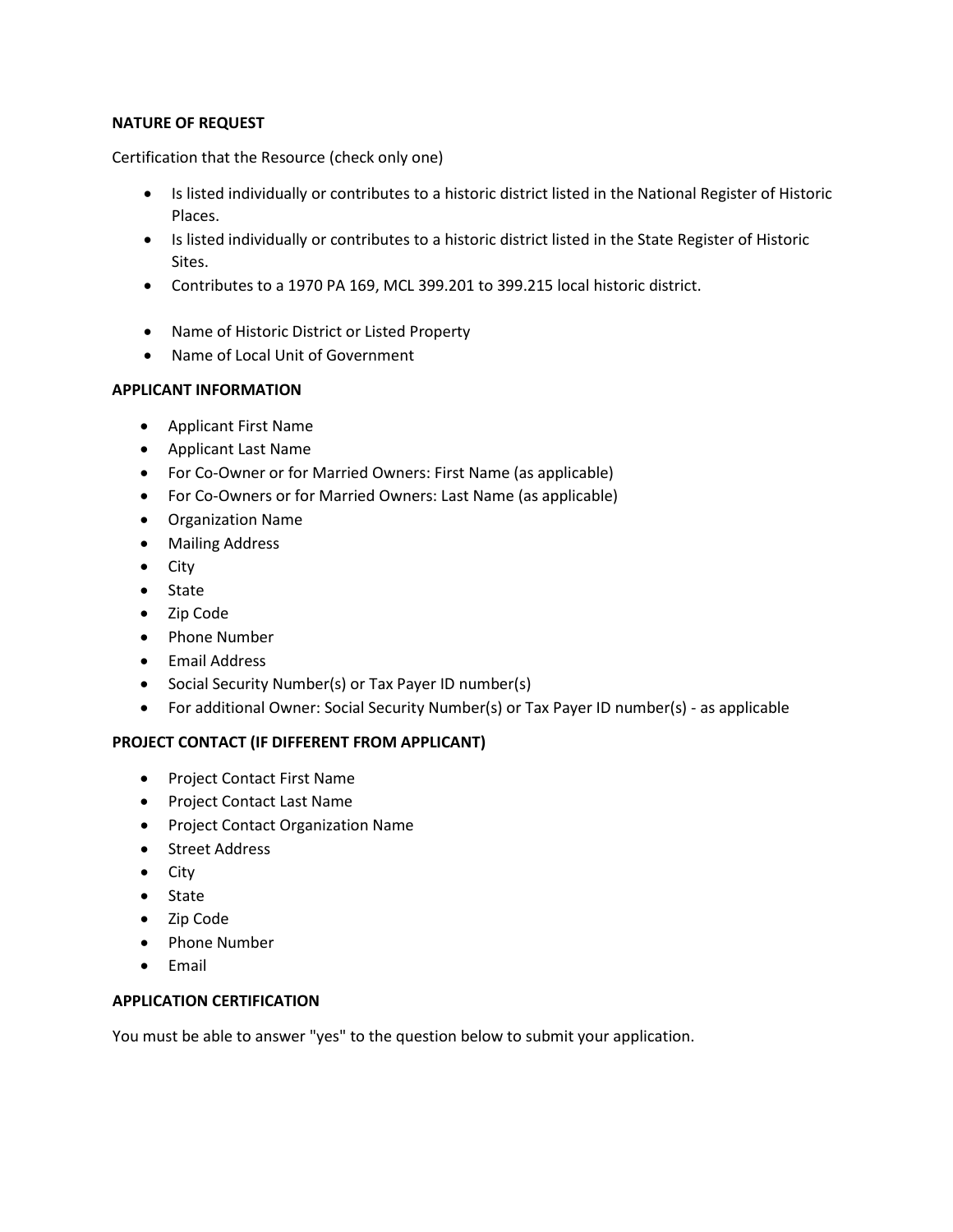*I* hereby attest that the information *I* have provided is, to the best of my knowledge, correct. *I* further *attest that I am a Qualified taxpayer as set forth in subsection 266(a)(16)(j) or subsection 676(16)(j) of PA 343 of 2020.*

• Yes

As your signature, please type your full name.

For additional Owner: As your signature, please type your full name (as applicable).

## **DECLARATION OF LOCATION FORM**

All applicants attempting to qualify for the State Tax Credit based on a property's contribution to a locally designated historic district must submit a completed Declaration of Location form. Because the creation and monitoring of locally designated districts is the sole right and responsibility of the local unit, the SHPO may not have the most up-to-date local designation information. This form allows the owner/applicant and the local unit the opportunity to verify the limits of the district and promotes contact between the resource owner considering undertaking work and the agent of the local unit charged with monitoring aspects of that work.

File upload: Declaration of Location

## **PART 2 - REHABILITATION PLAN: DATA ON REHABILITATION PROJECT**

- Proposed Use After Rehabilitation
- Estimated Project Start Date
- Estimated Project Completion Date
- Estimated Qualified Expenses \$

Which credits are this project seeking? (Select only 1)

- Owner Occupied Residential Credit
- Small Commercial Credit (< \$2,000,000)
- Large Commercial Credit (>= \$2,000,000)

## **VERIFICATION OF STATE EQUALIZED VALUE (SEV)**

If you selected "Small Commercial Credit" or "Large Commercial Credit" above, the SEV form is required and must be completed and uploaded to this application. You can download the SEV form here. If you selected "Owner Occupied Residential Credit," the SEV form is NOT required. If an SEV does not exist, select that option below.

• File upload: SEV Form (commercial properties only)

Select the button below if an SEV does not exist for this property. You will be required to submit a property appraisal by a Michigan Certified General Appraiser completed less than two years prior to this application and with the building in generally same condition as it currently exists. (Instructions on uploading an appraisal will be emailed upon receipt of your application.)